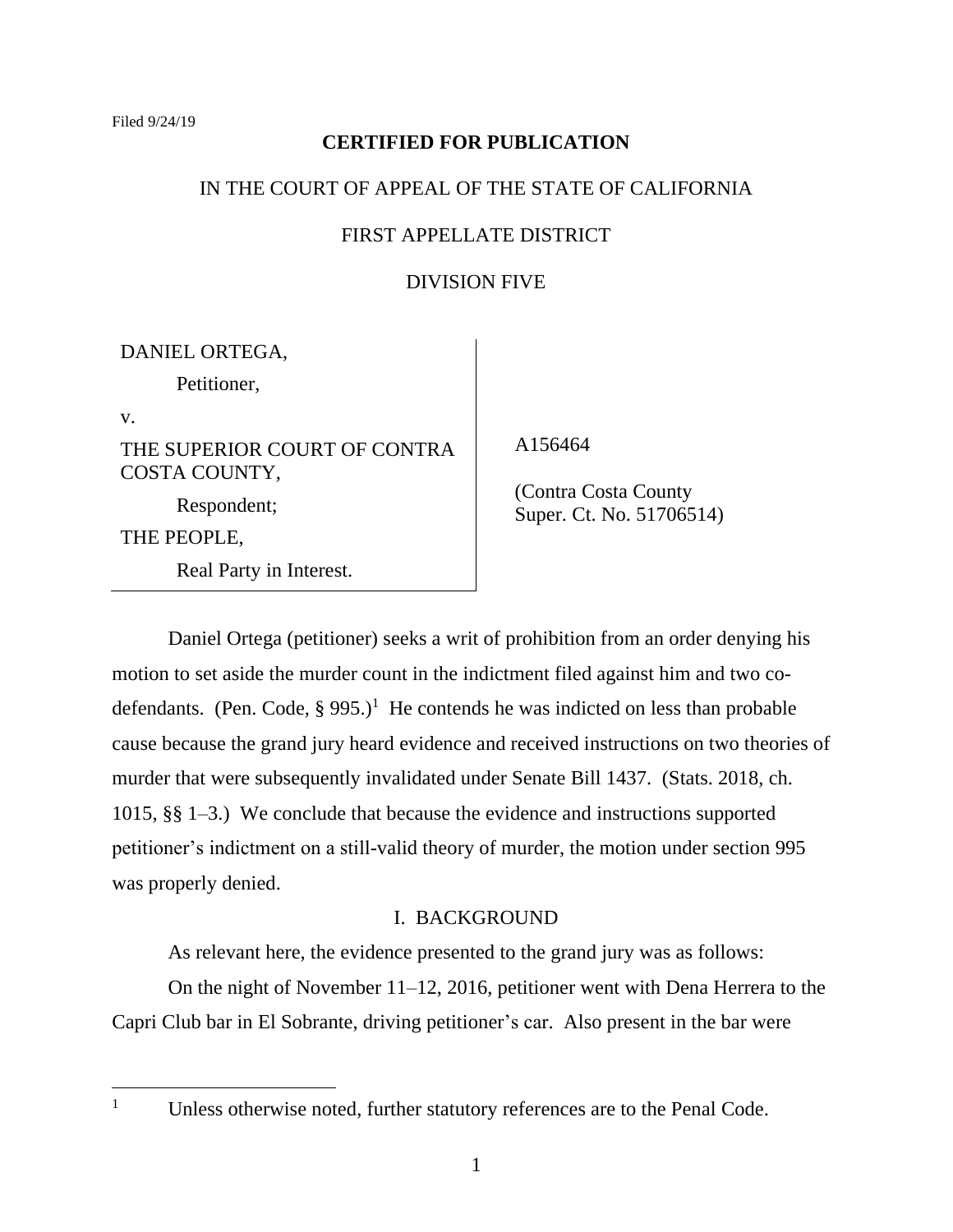co-defendants Daniel Porter-Kelly and Ray Gonzalez Simons, both of whom petitioner knew. Surveillance cameras showed that Simons told petitioner something to the effect of, "Hey, you know what? I just bought a little-ass pistol and I am going to put (unintelligible) in this mother fucker." Later, victim William Sims walked into the bar.

After the bartender announced last call, petitioner went out the back door of the bar to a patio with Simons and Herrera. Sims and Porter-Kelly remained inside, and when Sims hugged a woman in the bar, Porter-Kelly said, "Fuck that nigger."<sup>2</sup> He also said, "That nigger is trippin' " and "Oh, he's pimpin.' " Porter-Kelly left through the back door and Sims followed.

Herrera began talking to Sims, with whom she had had a friendly conversation in the bar, and Porter-Kelly walked over to them. Sims extended his hand for Porter-Kelly to shake, but Porter-Kelly gave him a dirty look and refused. Petitioner walked over and reluctantly shook Sims's hand at Herrera's insistence. Simons approached and asked Sims if he wanted to buy some cocaine, to which Sims replied that he only had one dollar. Simons told him they would see what they could do and all four men walked to a different area of the patio.

Petitioner dropped his cell phone and punched Sims in the face.<sup>3</sup> Sims was knocked to the ground and Herrera saw petitioner, Porter-Kelly and Simons kick and punch him all over. Herrera tried to stop the beating, but petitioner told her not to interfere. She then tried to leave before the beating was over, by driving away in petitioner's car.

Herrera started the car and started backing slowly down the driveway next to the bar. Petitioner ran up to the car, sat down in the front passenger seat, and said, "Bitch, drive." Simons then came up to the car with a wallet in his hands and said, "There's

 $2^2$  Sims was African-American. Petitioner and co-defendants are not.

<sup>&</sup>lt;sup>3</sup> According to a statement given by petitioner to police, Sims "aggressively approached" petitioner after walking away from a verbal argument with Porter-Kelly. Sims was 5' 6" and weighed 140-160 pounds; Porter-Kelly was between 6' and 6' 2" and weighed 290 pounds; Simons was about the same height as Porter-Kelly.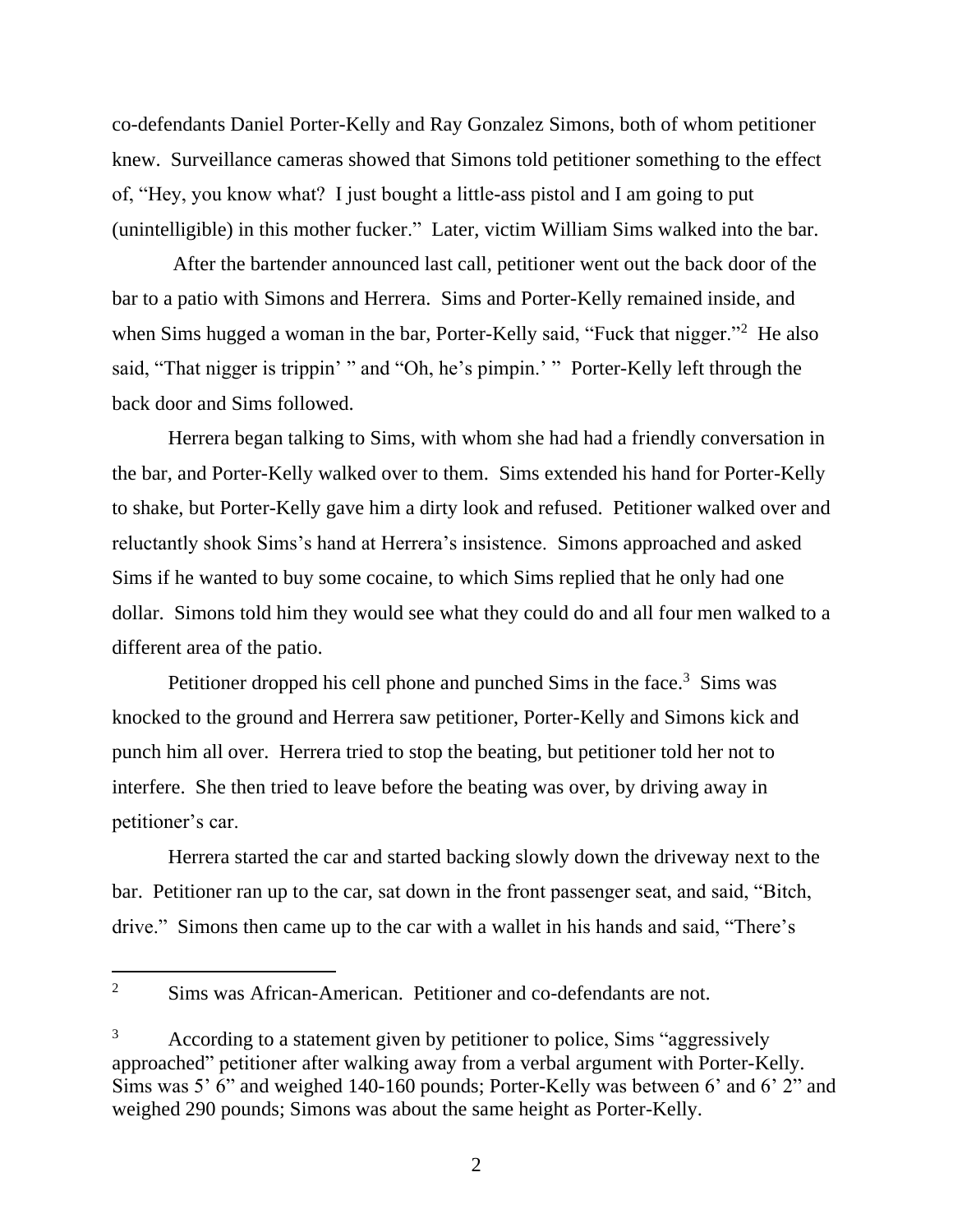nothing in here but a dollar and some swipers" (meaning credit cards). Petitioner told him he needed to get rid of the wallet and Simons entered the car and sat in the back passenger side seat.

Herrera finished backing the car down the driveway and when she pulled into the street in front of the bar, Sims ran up and put his hands on the car. He yelled something but Herrera could not recall what he said. Simons fired two shots. Herrera drove away and petitioner told her, "I know you are going to snitch, bitch." Simons said she wouldn't tell because they knew where her family lived.

Sims was fatally shot in the head. The injuries from the beating he received at the hands of petitioner and co-defendants were consistent with a "pistol-whipping," and were severe enough that had he not been shot, they could have been fatal. Sims may also have survived the beating had he not been shot—the coroner who conducted the autopsy could not tell.

Based on this evidence, the prosecutor gave written instructions to the grand jury on aiding and abetting, aiding and abetting under a natural and probable consequences theory, and the felony murder rule, as well as the general principles of homicide, murder with malice aforethought, robbery, and assault with force likely to produce great bodily injury. He also read these instructions verbally.

On April 17, 2017, the grand jury returned an indictment accusing petitioner of murder, second degree robbery and assault by means of force likely to produce great bodily injury. (§§ 187, subd. (a), 211, 245, subd. (a)(4).) The grand jury rejected a hate crime allegation (§ 422.75, subd. (b)) and special circumstance allegations that the victim had been killed because of his race and pursuant to a felony murder. (§ 190.2, subds. (a)(16), (a)(17).) Co-defendant Porter-Kelly was indicted on the same charges. Co-defendant Simons was also indicted on the same charges, and was additionally indicted for one count of possession of a firearm by a felon (§ 29800, subdivision (a)(1)), for firearm enhancements in connection with the murder and robbery counts (§ 12022.53, subds. (b)–(e)), for a felony-murder (robbery) special circumstance in connection with the murder count (§ 190.2, subdivision (a)(17)), and for suffering a prior serious and/or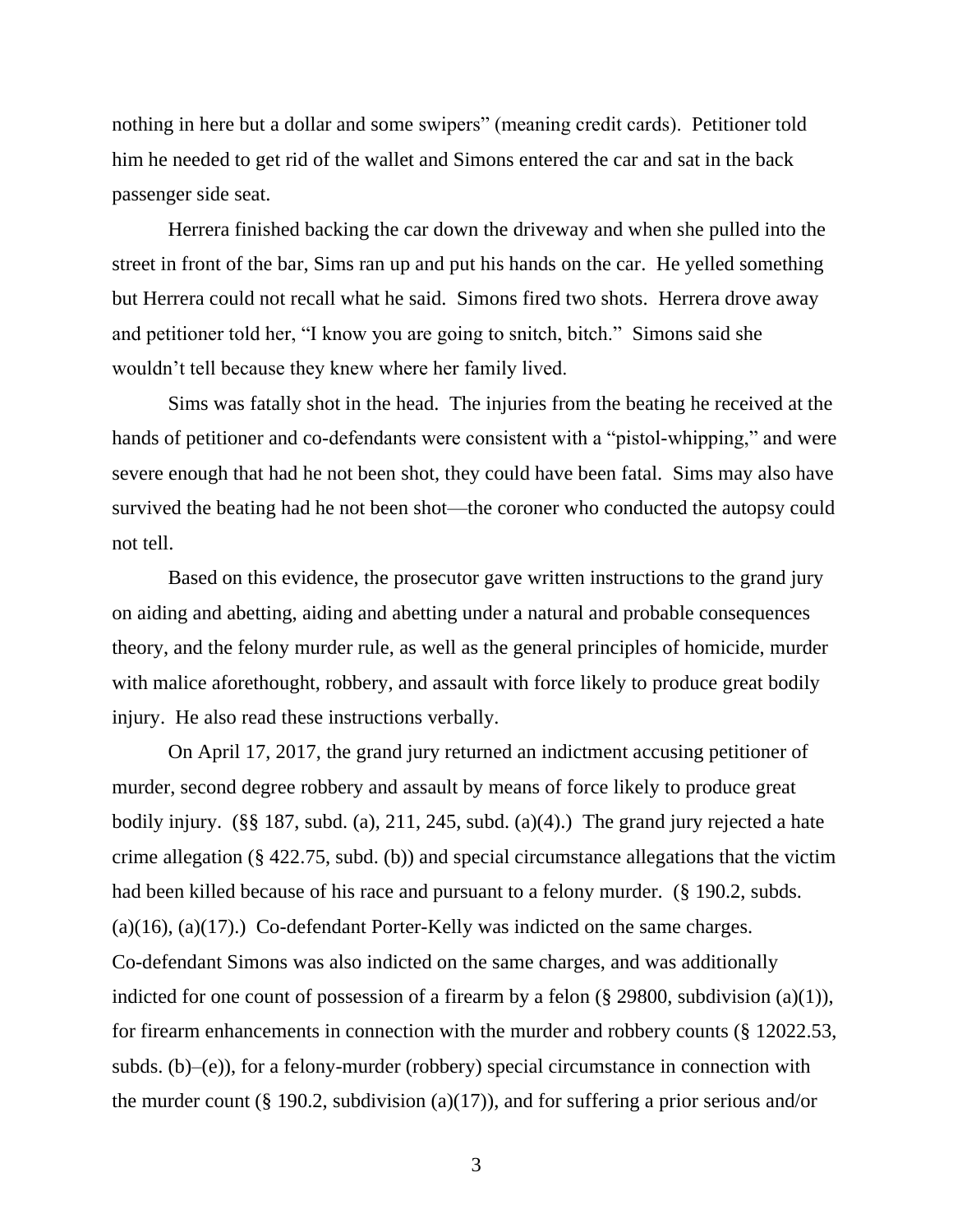violent felony conviction within the meaning of the three strikes law and the prior serious felony enhancement provision  $(\S 667, \text{subd}, (a)(1), (d)–(e), 1170.12)$ .

On September 30, 2018, the governor signed Senate Bill 1437, effective January 1, 2019. Petitioner moved to set aside the indictment on multiple grounds, including that he had been indicted under the natural and probable consequences doctrine or the felonymurder rule, which were now-invalid theories of murder absent certain findings not made by the grand jury. (§ 995.)

The court denied the motion, finding the evidence sufficient to entertain a strong suspicion that petitioner specifically intended to aid in the murder of Sims by coordinating ahead of time with Simons, by participating in the potentially fatal beating, and by assisting Simons in fleeing after the fatal shot was fired but before Sims actually died. The court noted the grand jury had received instructions on direct aiding and abetting. Petitioner timely sought a writ of prohibition under section 999a and has demonstrated the availability of review under section 1510.

#### II. DISCUSSION

#### A. *General Principles and Standard of Review*

The prosecution may initiate felony criminal charges against a defendant either by filing a complaint before a magistrate and holding a preliminary hearing or by securing a grand jury indictment. (Cal. Const., art. I, § 14; § 737–740, 889, 939.8, 949.) Both types of proceedings are designed to determine whether sufficient evidence has been presented to hold a defendant to answer on a criminal complaint. (*Stark v. Superior Court* (2011) 52 Cal.4th 368, 406 (*Stark*); *Cummiskey v. Superior Court* (1992) 3 Cal.4th 1018, 1027 (*Cummiskey*).) The standard of proof is probable cause, which is a less stringent standard than the burden of proof beyond a reasonable doubt standard at trial. (*Cummiskey* at pp. 1027–1029; *People v. Casillas* (2001) 92 Cal.App.4th 171, 178.) Probable cause means " 'such a state of facts as would lead a [person] of ordinary caution or prudence to believe, and conscientiously entertain a strong suspicion of the guilt of the accused. . . .[P]robable cause may exist although there may be some room for doubt.' " (*Garcia v. Superior Court* (2009) 177 Cal.App.4th 803, 818, quoting *Cummiskey*, at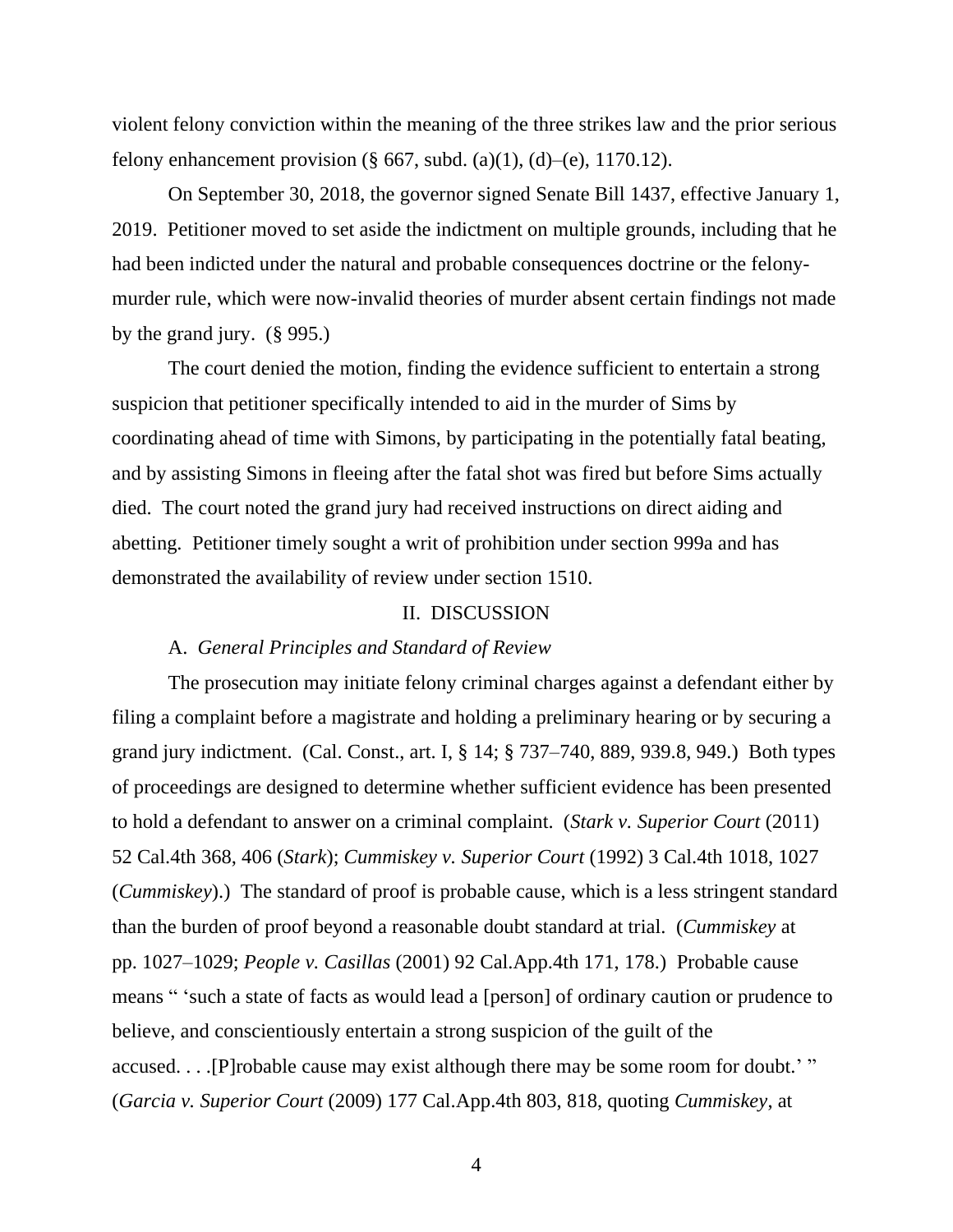p. 1029.) In assessing the sufficiency of a showing of probable case, we ask whether " 'a public offense has been committed, and there is sufficient cause to believe the defendant guilty thereof.' " (*Cummiskey*, at pp. 1026–1027.)

When the prosecution elects to proceed by indictment, "it is the grand jury's function to determine whether probable cause exists to accuse a defendant of a particular crime. In other words, the grand jury serves as part of *the charging process* of a criminal procedure, not *the adjudicative process* that is the province of the courts or trial jury." (*Cummiskey*, *supra*, 3 Cal.4th at p. 1026.) "[A] defendant has a due process right not to be indicted in the absence of a determination of probable cause by a grand jury acting independently and impartially in its protective role." (*People v. Superior Court (Mouchaorab)* (2000) 78 Cal.App.4th 403, 424; see also *People v. Backus* (1979) 23 Cal.3d 360, 392–393.)

Section 995, subdivision (a)(1) permits the court to set aside an indictment "(A) Where it is not found, endorsed, and presented as prescribed in this code" or " $(B) \ldots$  the defendant has been indicted without reasonable or probable case." Although the prosecution does not have the duty to instruct a grand jury on the law in the same manner that a trial judge must instruct a petit jury (*Cummiskey*, *supra*, 3 Cal.4th at p. 1034), a claim that the grand jury was misinstructed "may be tantamount to a claim that, as instructed, the [grand] jury may have indicted [the defendant] on less than reasonable or probable cause." (*Id*. at p. 1022, fn. 1; *People v. Gnass* (2002) 101 Cal.App.4th 1271, 1310 & 1314.) A motion to set aside the indictment under section 995 accordingly may be based on a claim that the grand jury was not given correct instructions on the burden of proof (*Cummiskey* at p. 1022, fn. 1) or that the instructions given omitted or misstated an essential element of the offense charged (*Stark*, *supra*, 52 Cal.4th 407; *Gnass* at pp. 1310–1314).

If the motion is denied, the defendant may seek review via a writ of prohibition. (§ 999a.) On review, we consider whether substantial evidence supports the decision of the grand jury in holding the defendant to answer the charges. (*People v. Davis* (2010) 184 Cal.App.4th 305, 311.) All presumptions are in support of that decision. (*Ibid*.)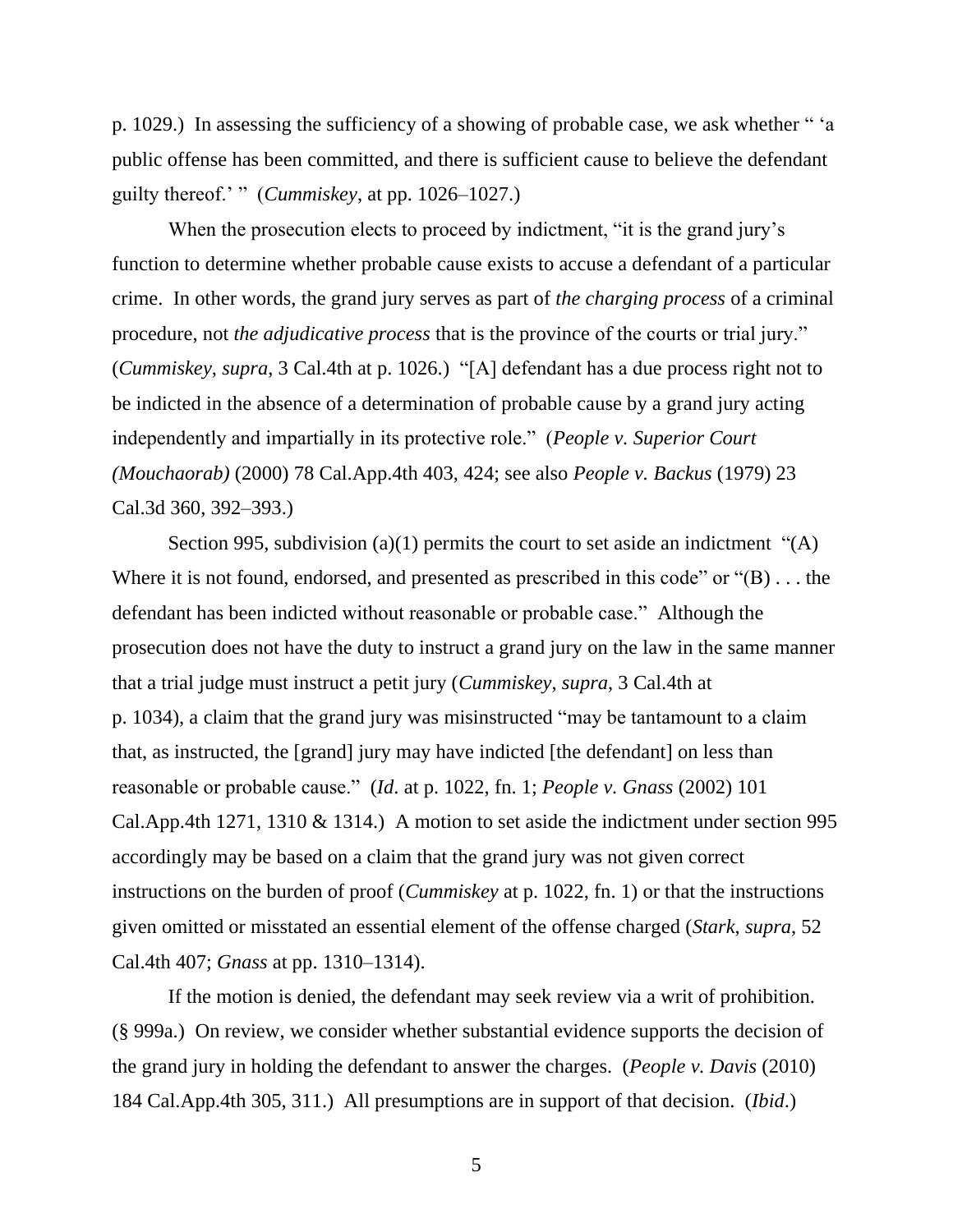" '[A]n indictment will not be set aside if there is some rational ground for assuming the probability that an offense has been committed and the accused is guilty of it.' " (*People v. Pic'l* (1982) 31 Cal.3d 731, 737.)

### B. *Senate Bill 1437*

Petitioner and his co-defendants were indicted in 2017. At that time, there were three ways in which a person could be convicted of murder based on a killing committed by another person under aiding and abetting principles. First, he or she might be convicted under a direct aiding and abetting theory. (*People v. McCoy* (2001) 25 Cal.4th 1111, 1118 (*McCoy*); see also *People v. Chiu* (2014) 59 Cal.4th 155, 158, 166–167  $(Chiu).$ <sup>4</sup> " 'Second, under the natural and probable consequences doctrine, an aider and abettor [was] guilty not only of the intended crime, but also "for any other offense that was a 'natural and probable consequence' of the crime aided and abetted." ' " (*Chiu* at p. 158.) Third, " ' "[u]nder the felony-murder doctrine, when the defendant or an accomplice kill[ed] someone during the commission, or attempted commission, of an inherently dangerous felony, the defendant [was] liable for either first or second degree murder, depending on the felony committed. If the felony is listed in section 189, the murder [was] of the first degree; if not, the murder [was] of the second degree." '" (*People v. Powell* (2018) 5 Cal.5th 921, 942.) A person who aided and abetted in the commission of the underlying felony could be liable for a felony murder committed by a cohort, at least when there was a logical nexus between the felony and the act resulting in death. (*People v. Cavitt* (2004) 33 Cal.4th 187, 196–206.)

While this case was awaiting trial, Senate Bill 1437 was signed into law, effective January 1, 2019, to "amend the felony murder rule and the natural and probable consequences doctrine, as it relates to murder, to ensure that murder liability is not

<sup>&</sup>lt;sup>4</sup> When a conviction is based on this type of "direct" aiding and abetting, the degree of the murder will be dependent on the defendant's own personal mental state, and may be either greater or lesser than the degree of the murder committed by the perpetrator. (*McCoy*, *supra*, 25 Cal.4th at p. 1122; *People v. Loza* (2012) 207 Cal.App.4th 332, 351–352.)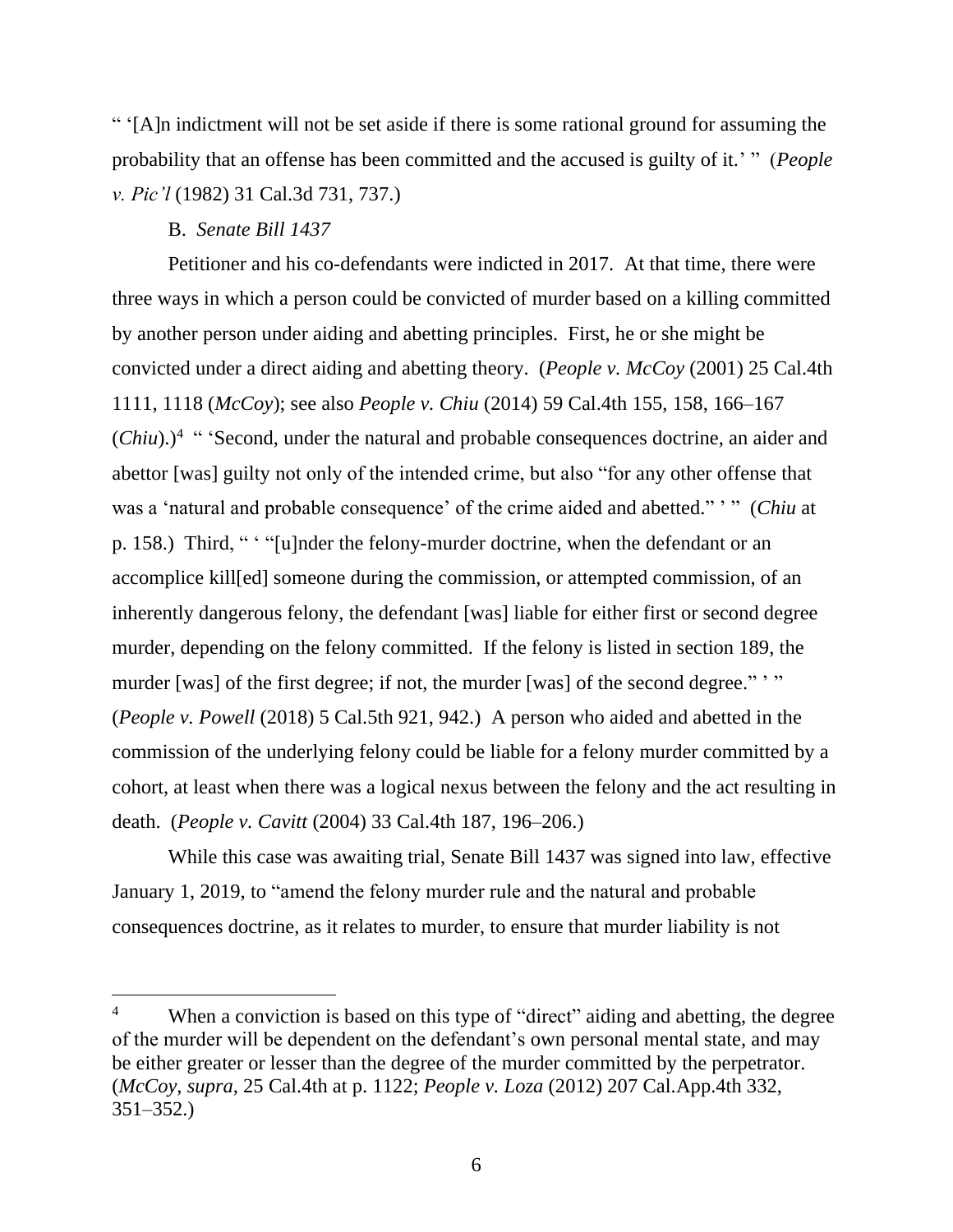imposed on a person who is not the actual killer, did not act with the intent to kill, or was not a major participant in the underlying felony who acted with reckless indifference to human life." (Stats. 2018, ch. 1015, § 1, subd. (f).) "Senate Bill 1437 accomplishes this by amending section 188, which defines malice, and section 189, which defines the degrees of murder, and as now amended, addresses felony murder liability." (*People v. Martinez* (2019) 31 Cal.App.5th 719, 723 (*Martinez*).) The changes to these subdivisions appear to eliminate the second degree felony-murder rule in addition to limiting the first degree felony-murder rule. (*In re White* (2019) 34 Cal.App.5th 933, 937, fn. 2; *People v. Frandsen* (2019) 33 Cal.App.5th 1126, 1142, fn. 3.)

Senate Bill 1437 added section 188, subdivision (a)(3), which provides, "Except as stated in subdivision (e) of Section 189, in order to be convicted of murder, a principal in a crime shall act with malice aforethought. Malice shall not be imputed to a person based solely on his or her participation in a crime." Express malice is defined in section 188, subdivision (a)(1) as "a deliberate intention to unlawfully take away the life of a fellow creature." Implied malice is defined under section 188, subdivision (a)(2) as existing "when no considerable provocation appears, or when the circumstances attending the killing show an abandoned and malignant heart." This definition of implied malice, which is "quite vague," has been judicially construed to have " 'both a physical and a mental component. The physical component is satisfied by the performance of "an act, the natural consequences of which are dangerous to life." [Citation.] The mental component is the requirement that the defendant "knows that his conduct endangers the life of another and . . . acts with a conscious disregard for life." ' " (*People v. Chun* (2009) 45 Cal.4th 1172, 1181.)

Senate Bill 1437 also amends section 189 to add subdivision (e), which provides, "A participant in the perpetration or attempted perpetration of a felony listed in subdivision (a) in which a death occurs is liable for murder only if one of the following is proven: [¶] (1) The person was the actual killer. [¶] (2) The person was not the actual killer, but, with the intent to kill, aided, abetted, counseled, commanded, induced, solicited, requested, or assisted the actual killer in the commission of murder in the first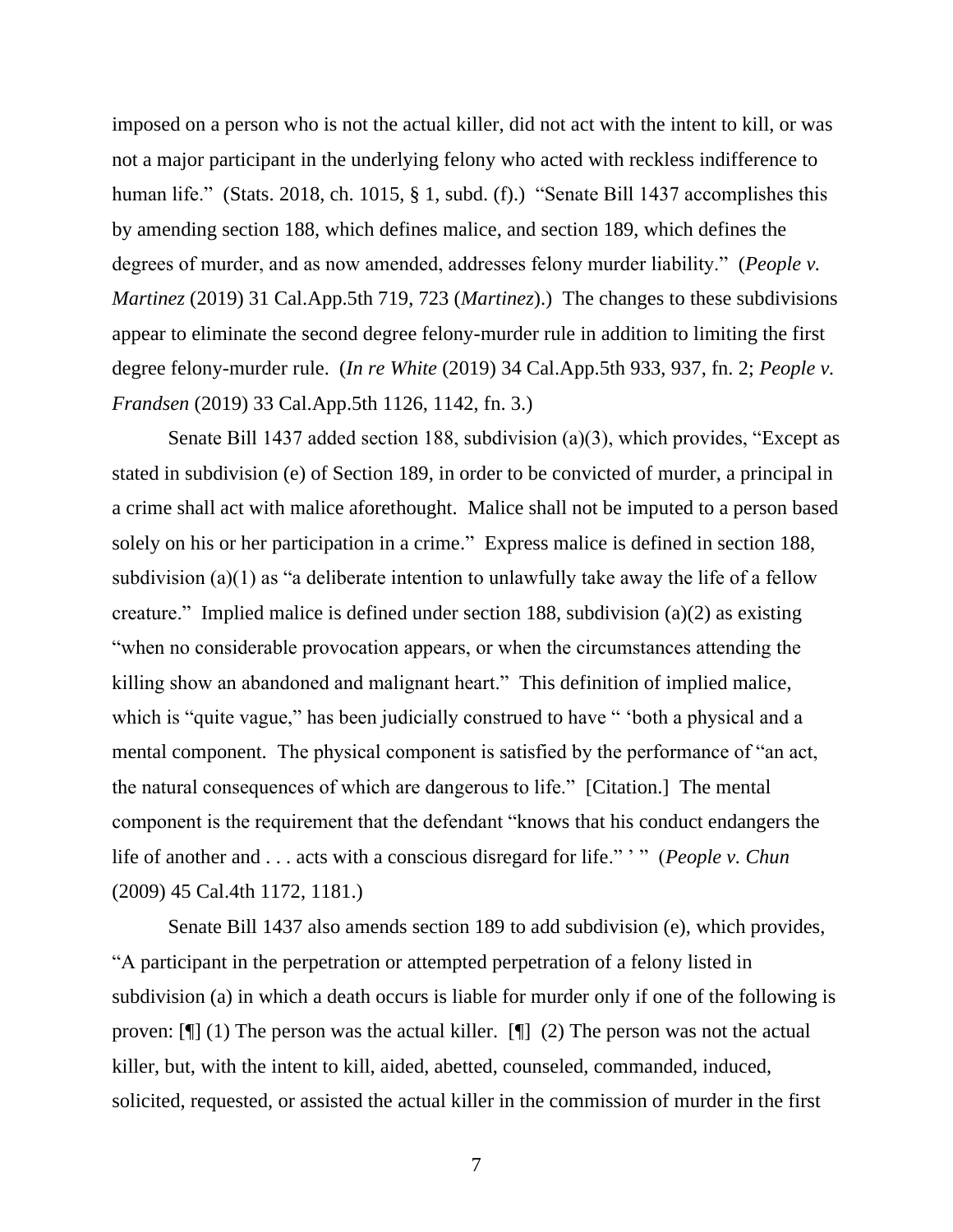degree. [¶] (3) *The person was a major participant in the underlying felony and acted with reckless indifference to human life, as described in subdivision (d) of Section 190.2*." (Italics added.) $<sup>5</sup>$ </sup>

### C. *Analysis*

Sims was killed by a gunshot wound that the evidence shows was inflicted by codefendant Simons. There is no evidence that petitioner fired the fatal bullet. Petitioner argues that even though the grand jury was properly instructed on the natural and probable consequences doctrine and the felony murder rule as those doctrines existed at the time, after Senate Bill 1437 he could no longer be convicted of murder under those theories. He contends that the People relied on these now-invalid theories in their instructions and arguments before the grand jury, and that because the grand jury likely relied on one or both of these theories, there was no probable cause to support the indictment. Petitioner further argues that in denying the motion under section 995, the court erroneously reweighed the evidence and upheld the indictment based on a theory of direct aiding and abetting that was not presented to or considered by the grand jury. We disagree.

We begin by noting that the evidence presented to the grand jury was sufficient to support a finding of probable cause to believe petitioner committed murder based on the still-valid theory of *direct* aiding and abetting as well as a finding he personally acted with malice aforethought. He participated in a potentially fatal beating of Sims shortly before Sims was shot by Simons, knowing Simons was carrying a gun. Although petitioner was free to argue that he only harbored an intent to assault Sims and to assist Simons and Porter-Kelly in that assault, a reasonable trier of fact could conclude that given the extent of the injuries to Sims, petitioner intended the attack to be fatal or knew

<sup>5</sup> Senate Bill 1437 also created section 1170.95, which establishes a procedure for defendants *convicted* of felony murder or murder under a natural and probable consequences theory to petition for relief under the new law. That provision is not at issue here as petitioner has not been convicted of any crime. (See *People v. Anthony* (2019) 32 Cal.App.5th 1102, 1147 (*Anthony*).)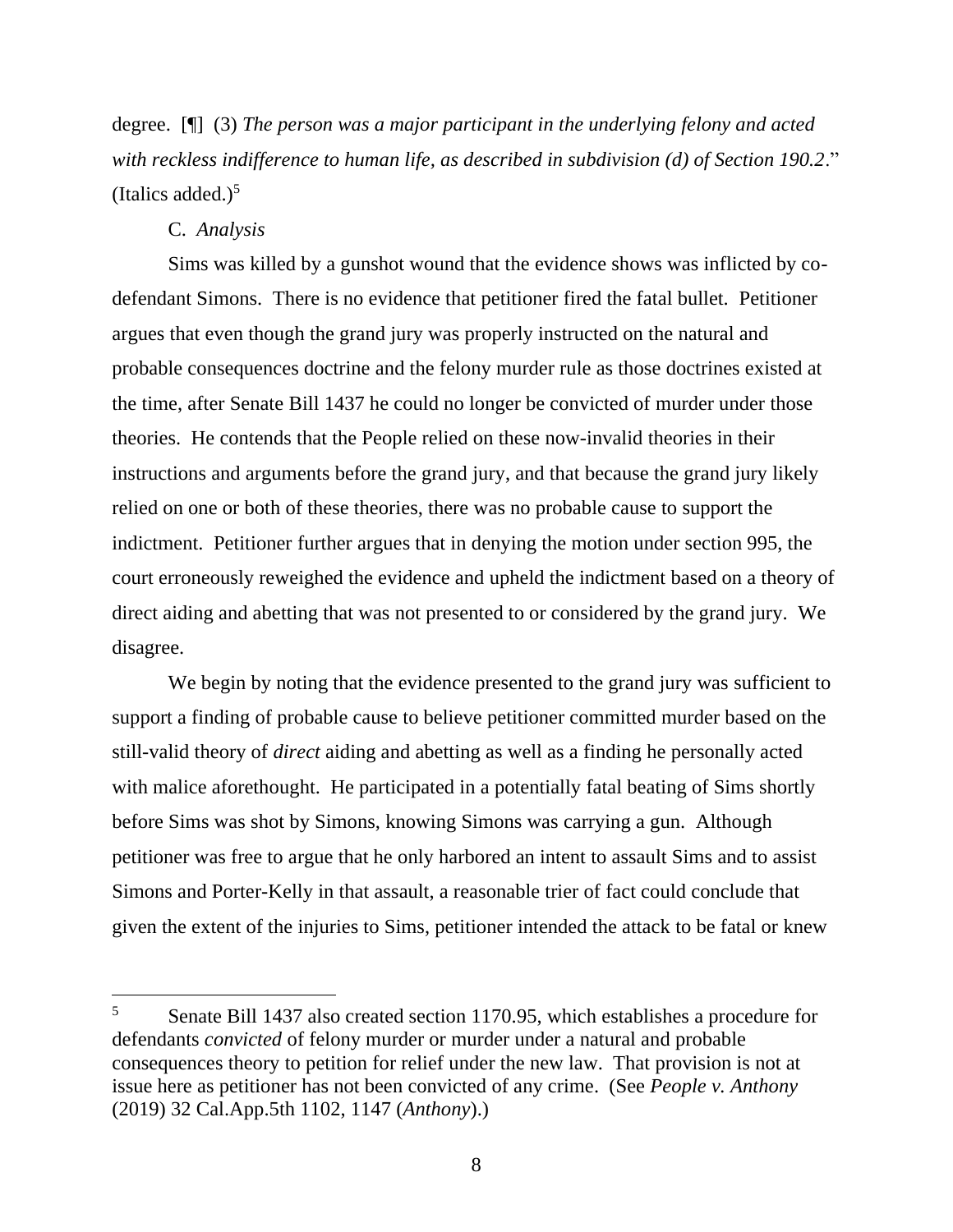his conduct and that of his cohorts was dangerous to human life and committed in conscious disregard of human life. (*People v. Johnson* (2016) 243 Cal.App.4th 1247, 1287 [defendants could have been convicted on theory they aided and abetted an attempted robbery in which the direct perpetrators acted with implied malice]; *People v. Guillen* (2014) 227 Cal.App.4th 934, 982–998 [each defendant's participation in group attack on incarcerated child molester sufficient to prove he acted with implied malice]; *People v. Woods* (1991) 226 Cal.App.3d 1037, 1047–1048 [sufficient evidence to support second degree murder conviction based on gang-related group attack].) Had Simons shot Sims during the beating itself, we would have no difficulty concluding that petitioner was potentially liable for his murder as a direct aider and abettor or that sufficient evidence was presented to supply probable case that he personally harbored malice aforethought; the result is not different, as a matter of law, simply because Simons pulled the trigger when he was fleeing the scene in petitioner's car a few minutes later, rather than during the attack itself.

Not only was the evidence sufficient to establish probable cause that petitioner personally harbored malice and was guilty of murder under a direct aiding and abetting theory, the grand jury was instructed on those principles. It was given modified versions of CALCRIM No. 400 [Aiding and Abetting: General Principles]; No. 401 [Aiding and Abetting: Intended Crimes]; No. 500 [Homicide: General Principles]; No. 520 [Murder with Malice Aforethought (Pen. Code, § 187)]. Although the prosecutor argued the natural and probable consequences theory and the felony murder rule, he also told the grand jury about aiding and abetting generally: "As far as how other individuals can be held responsible for the actions of others, the law that I read to you talks about a couple of principles. One is aiding and abetting. And again, if there's any discrepancy from what I say and the law that I have read to you, the law that I read to you is what governs. But under aiding and abetting, someone who assists someone in a crime is guilty of that crime as well. The classic example is bank robbery. Obviously, this isn't a bank robbery. But a Grand Jury could indict someone if there's a group of people that all get together to do a bank robbery. One person is the lookout, one person is the driver, one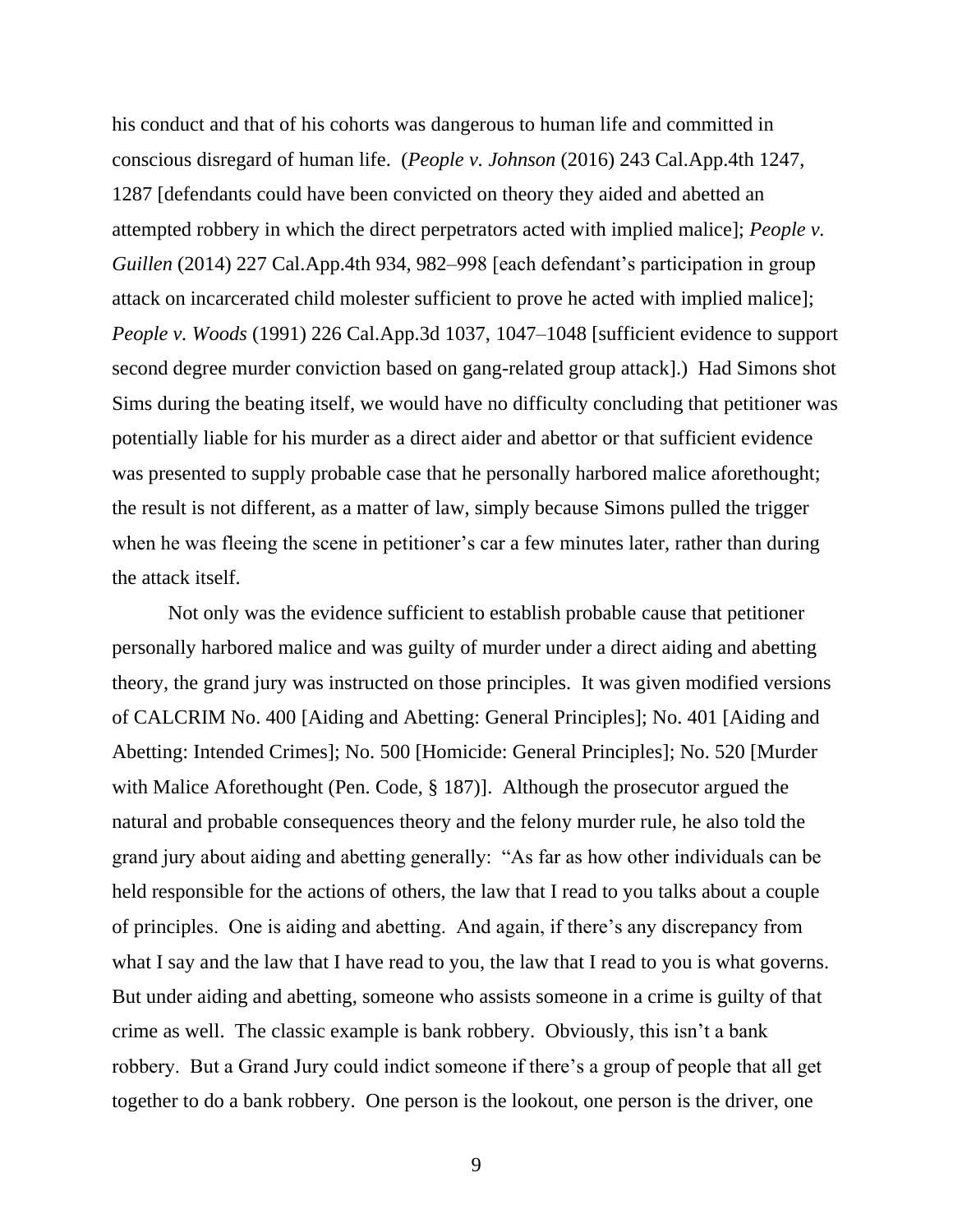person goes in and actually robs the bank. One person actually does it. All three can be found guilty of being indicted under the aiding and abetting theory. They assisted in the crime itself. That's aiding and abetting."

An indictment must be supported by probable cause, namely, " "such a state of facts as would lead a [person] of ordinary caution or prudence to believe, and conscientiously entertain a *strong suspicion* of the guilt of the accused." (*Cummiskey*, *supra*, 3 Cal.4th at p. 1029.) At the time the grand jury returned the indictment for murder against petitioner, there was ample probable cause to support this charge under each of the theories presented to the grand jury: direct aiding and abetting, the natural and probable consequences doctrine and the felony murder rule. However, the law changed in the interim. The parties do not appear to dispute that Senate Bill 1437 applies to this case going forward.<sup>6</sup> (*Anthony*, *supra*, 32 Cal.App.5th at p. 1147.) Petitioner argues that due to the change in the law, probable cause no longer supports the indictment, because he may have been charged under what are now invalid theories of murder under the natural and probable consequences doctrine and felony murder rule.

If the only evidence presented to the grand jury showed guilt under a now-invalid theory, or if the grand jury had been instructed exclusively on a now-invalid theory, we would agree with petitioner that the indictment was not supported by probable cause. In a case where the evidence was limited to the invalid theory, there would be no probable cause to believe that appellant had committed an act that qualified as murder. And, in the

<sup>6</sup> The decision in *In re Estrada* (1965) 63 Cal.2d 740, 744 "stands for the proposition that, in the absence of a savings clause or some other indication of legislative intent to the contrary, when a criminal statute is amended to reduce the possible punishment for a prohibited act, the defendant in any case not yet final is entitled to the benefit of the lower punishment." (*Henry v. Municipal Court* (1985) 171 Cal.App.3d 721, 724.) Although courts have held that aiders and abettors who have been *convicted* of murder under the natural and probable consequences doctrine or felony murder rule must seek relief under section 1170.95 rather than raising the issue on direct appeal (*Martinez*, *supra*, 31 Cal.App.5th at pp. 727–728), application of Senate Bill 1437 to petitioner's case, which has not yet been tried, means that the case submitted to the petit jury—the instructions given, the argument made by the prosecutor, the evidence presented—must conform with the amendments.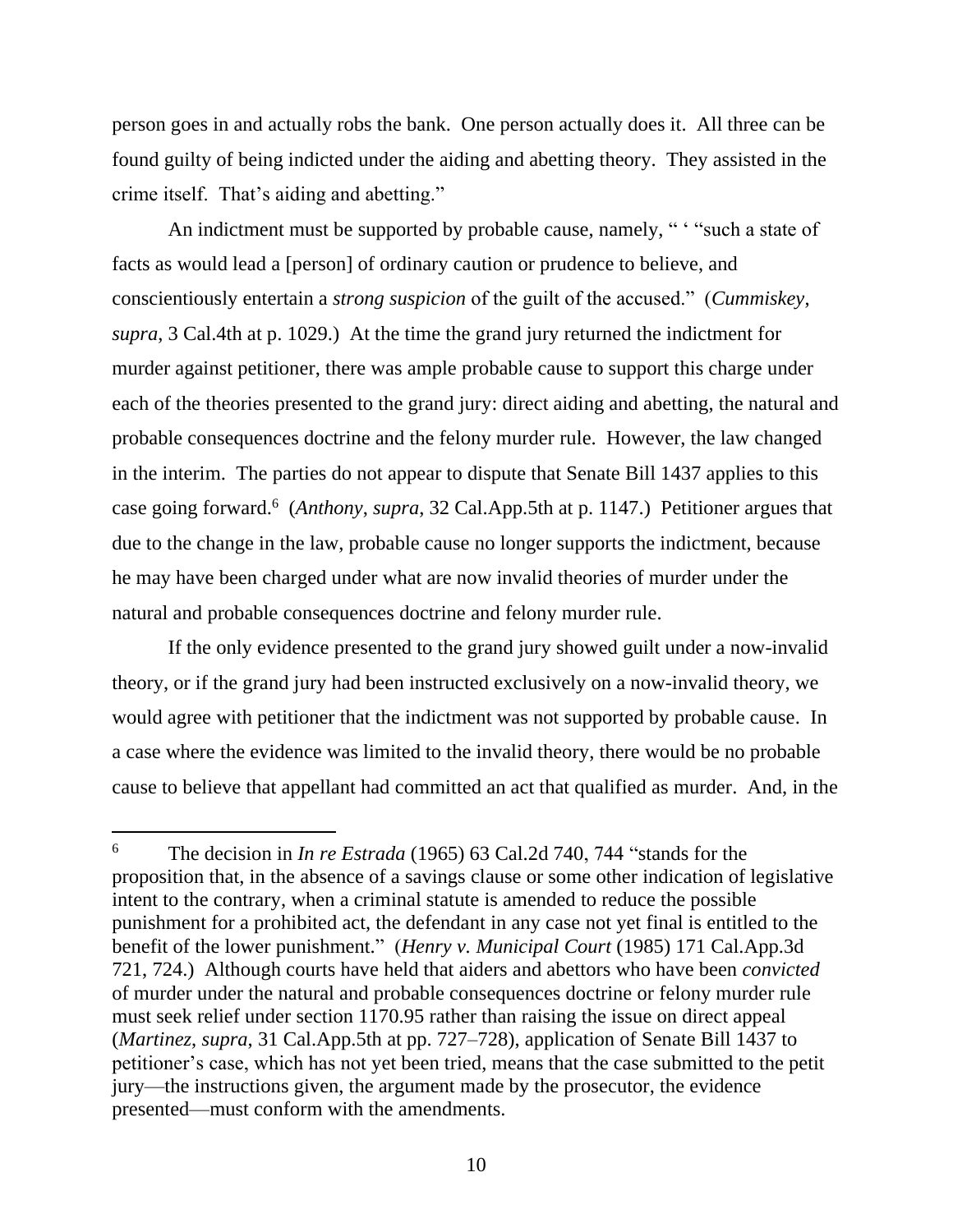absence of instructions on a valid theory, it would be impossible to assume the grand jury found probable cause that murder had been committed even if evidence supporting the charge had been submitted. (Cf. *Gnass*, *supra* 101 Cal.App.4th at p. 1309 [indictment should have been set aside when grand jury not instructed on essential elements of offense].)

Here, however, the evidence was sufficient to support a finding of probable cause under the still-valid theory of direct aiding and abetting with malice. It also received instructions on that theory. Murder is a single charge even if it can be based on distinct legal theories, and an accusatory pleading need not specify the theory of murder on which the prosecution intends to rely. (See *People v. Sattiewhite* (2014) 59 Cal.4th 446, 479; *People v. Benavides* (2005) 35 Cal.4th 69, 101; *People v. Davis* (1995) 10 Cal.4th 463, 514; *People v. Santamaria* (1994) 8 Cal.4th 903, 918–919; *People v. Hughes* (2002) 27 Cal.4th 287, 369–370.) "[A]n accused is given sufficient notice of the theory by the evidence adduced in the preliminary examination (or the grand jury proceedings if the People proceed by way of indictment)." (*People v. Gurule* (2002) 28 Cal.4th 557, 629 Here, petitioner knew he was being charged with murder, and he would be given sufficient notice of any type of murder shown by the evidence, argued by the prosecutor and instructed upon. While "[a]n indictment or accusation cannot be amended so as to change the offense charged" (§ 1009; *Owen v. Superior Court* (1976) 54 Cal.App.3d 928, 932), here the limitation of permissible murder theories going forward does not "change" the offense charged or otherwise purport to amend the indictment.

We note that if this were a case in which petitioner was charged by information, the prosecution would be entitled to file an information alleging "any offense or offenses shown by the evidence taken before the magistrate to have been committed" even if not found by the magistrate, so long as those offenses arose out of the same transaction which was a basis for a commitment. (§ 739; *People v. Jurado* (1992) 4 Cal.App.4th 1217, 1225–1226; *People v. Bartlett* (1967) 256 Cal.App.2d 787, 790–791.) The prosecution would also be entitled to seek an amendment so long as it did not "charge an offense not shown by the evidence taken at the preliminary examination." (§ 1009.) Thus, in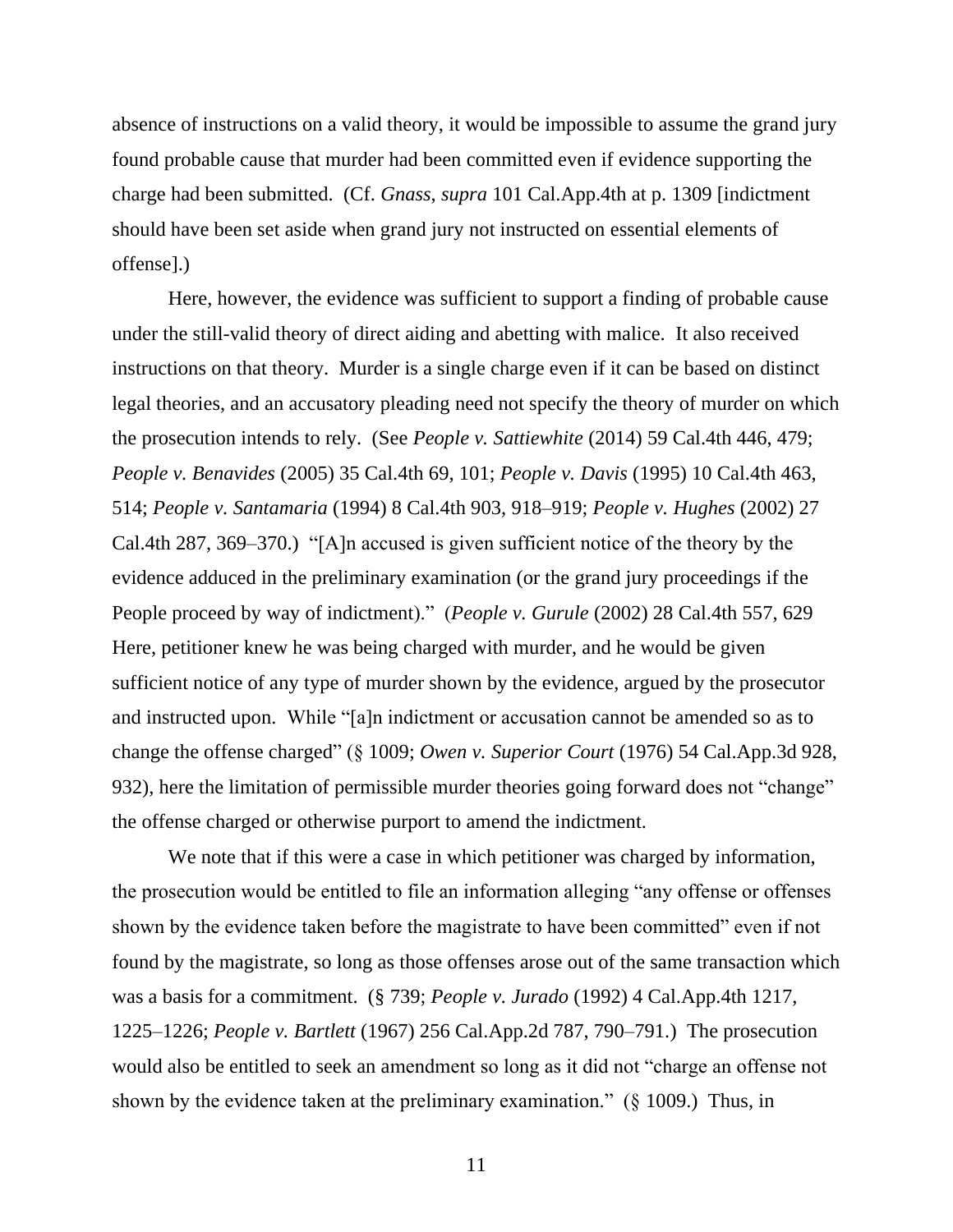assessing whether an information could assert a murder charge when the only theories that were applicable were direct aiding and abetting with malice, we would simply ask whether murder under that theory, whether found by the magistrate to have been committed or not, was shown by the evidence and was part of the same transaction as an offense charged in the original criminal complaint. A different rule should not apply when the defendant is committed by indictment, at least when a murder charge does not "change the offense" under section 1009.

We find some guidance in *People v. Caffero* (1989) 207 Cal.App.3d 678 (*Caffero*), in which the People appealed from an order granting the section 995 motion of two parents who had been charged with second degree murder and felony child abuse after their infant daughter died of an E. coli infection. The court agreed with the trial court that felony child abuse was not inherently dangerous to human life as was necessary for second-degree felony murder. (*Id*. at p. 681.) It then went on to consider whether there was sufficient evidence that the parents had acted with implied malice aforethought, and could be bound over for second degree murder under an implied-malice theory. (*Id*. at pp. 684–685.) Finding no evidence that the parents, though negligent, were aware that their failure to maintain good hygiene and seek timely medical care endangered their daughter's life, the court affirmed the order setting aside the information. (*Id.* at p. 686.)

Though *Caffero* came to the court of appeal in a different procedural posture (appeal from an order granting a section 995 motion setting aside the information), it is illustrative. The evidence presented at the preliminary hearing in that case supported a theory of murder that was legally invalid; the court went on to consider whether the evidence nevertheless supported a valid theory of murder. Because the evidence did not support such a theory, the section 995 motion was properly granted as to the murder charge. Implicit in the court's opinion is the assumption that if the evidence had supported a valid theory of murder, the case could have proceeded to a jury trial on that charge.

Moreover, petitioner assumes that under Senate Bill 1437, he cannot under any circumstances be convicted as an aider and abettor under either the natural and probable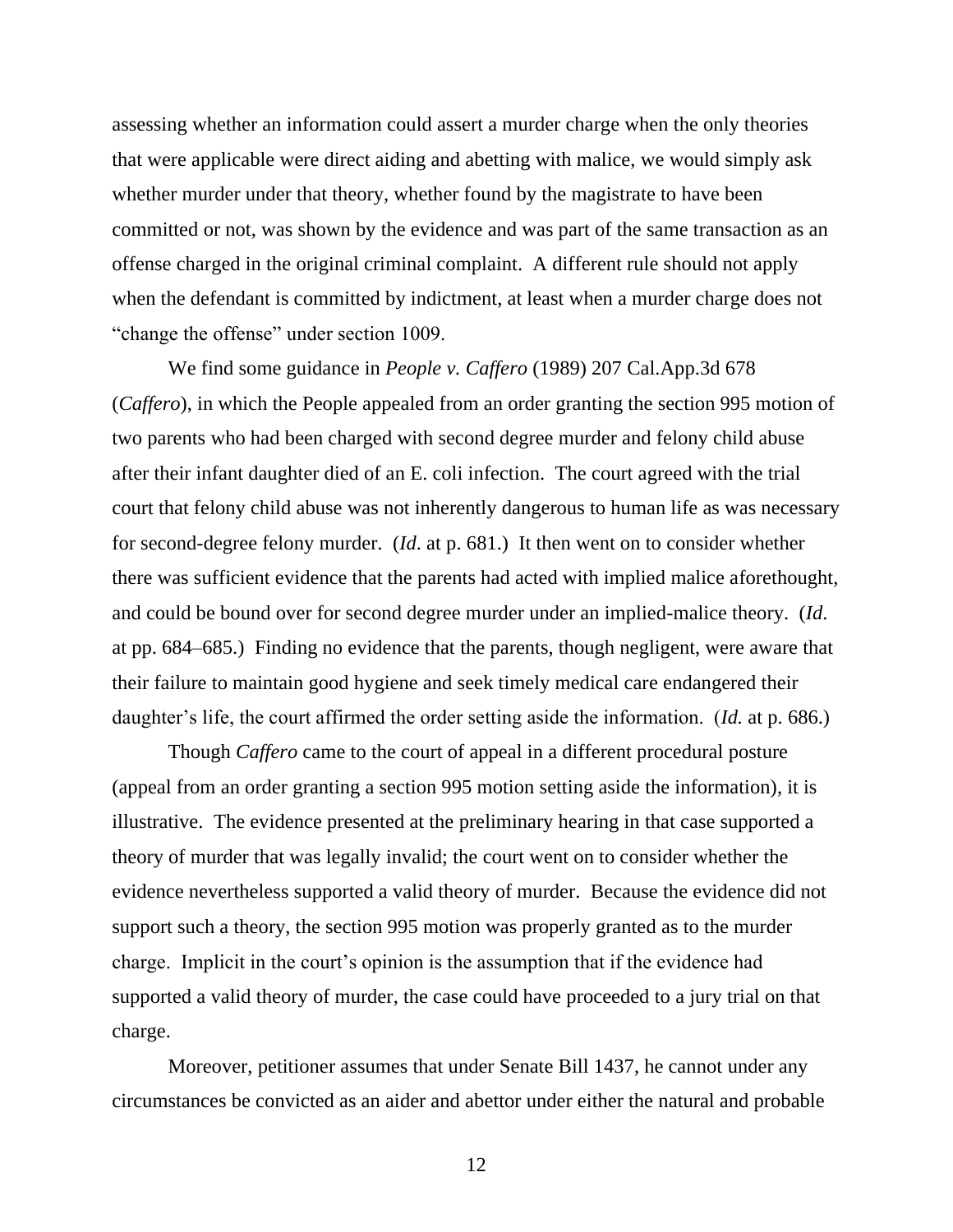consequences doctrine or the felony murder rule. But under the new law, an aider and abettor can still be convicted of first degree murder under a felony murder theory if the jury finds he was a major participant in an underlying robbery and acted with a reckless indifference to human life  $(\S 189, \text{subd.} (e)(3))$ . Petitioner suggests the grand jury specifically found he did not fall into this category when it rejected a special circumstance allegation under section 190.2, subdivision (a)(17), which required both elements. The instructions, however, allowed the grand jury to find the special circumstance true only if "the defendant's participation in the [robbery] began before or during the killing." The rejection of the special circumstance allegation may have been based on a failure to prove this element, rather than a failure to prove petitioner was a major participant or acted with reckless indifference to human life.

The evidence suggested that Simons first showed petitioner the victim's wallet when he approached petitioner's car, that the fatal shot was fired moments later, and that petitioner then fled the scene in his car with Herrera and Simons. The grand jury was instructed, "The crime of robbery continues until the perpetrators have actually reached a place of temporary safety." They might have concluded that while petitioner aided and abetted an ongoing robbery because Simons had not yet reached a place of temporary safety, his involvement in that crime did not begin until after the killing. We cannot say the grand jury necessarily found petitioner was not a major participant in the robbery and did not act with reckless indifference to human life, such that the issue should be precluded from being considered by the jury.

Petitioner relies on a line of cases holding that when the petit jury has been instructed on several theories of liability, and one of those theories is invalid, reversal is required absent a showing in the record that the error was harmless. (*People v. Guiton* (1993) 4 Cal.4th 1116, 1129; see *People v. Aledamat* (2019)\_\_\_Cal.5th\_\_\_ [2019 WL 4009139].) He also relies on *In re Loza* (2018) 27 Cal.App.5th 797, 799, 801, in which the court granted the defendant's post-conviction petition for a writ of habeas corpus and reversed his first-degree murder conviction because it could not conclude beyond a reasonable doubt that the jury relied on a valid theory for first degree murder after the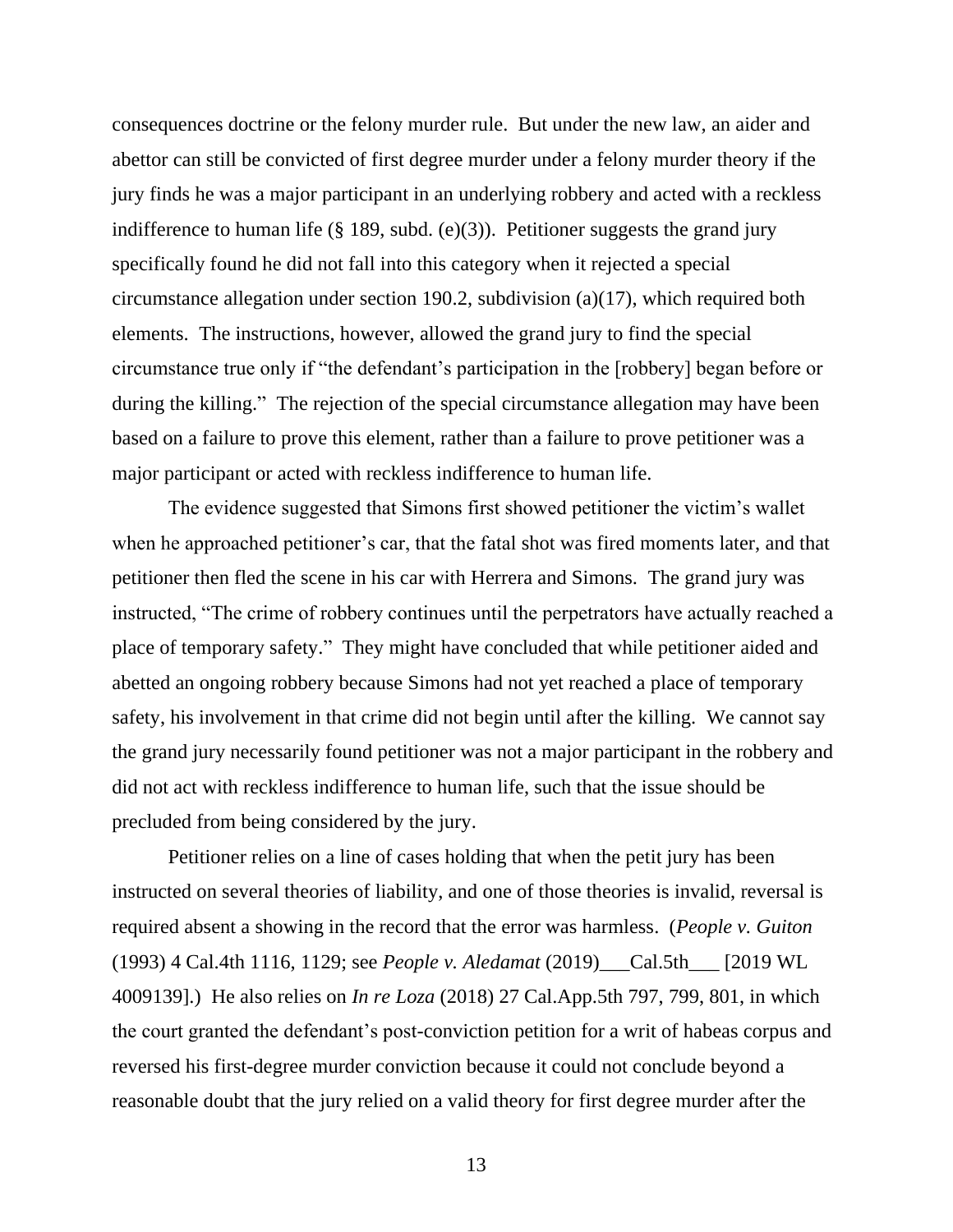Supreme Court held a defendant could not be convicted of that crime based on a natural and probable consequences theory. (See *Chiu*, *supra*, 59 Cal.4th at p. 168.) These authorities are inapposite because they involve a challenge to a conviction, at which the burden of proof—beyond a reasonable doubt—was much higher than the probable cause required to be shown for an indictment by the grand jury. (See *People v. Leon* (2015) 61 Cal.4th 569, 596–597.) Petitioner has not been convicted, and what is at stake here is whether there is sufficient evidence to allow a factfinder to hear the charges against him. Any petit jury who hears petitioner's case may not be instructed on now-invalid theories of murder, but the enactment of Senate Bill 1437 does not mean that petitioner was indicted for that crime without probable cause.

### III. DISPOSITION

The petition for writ of prohibition is denied.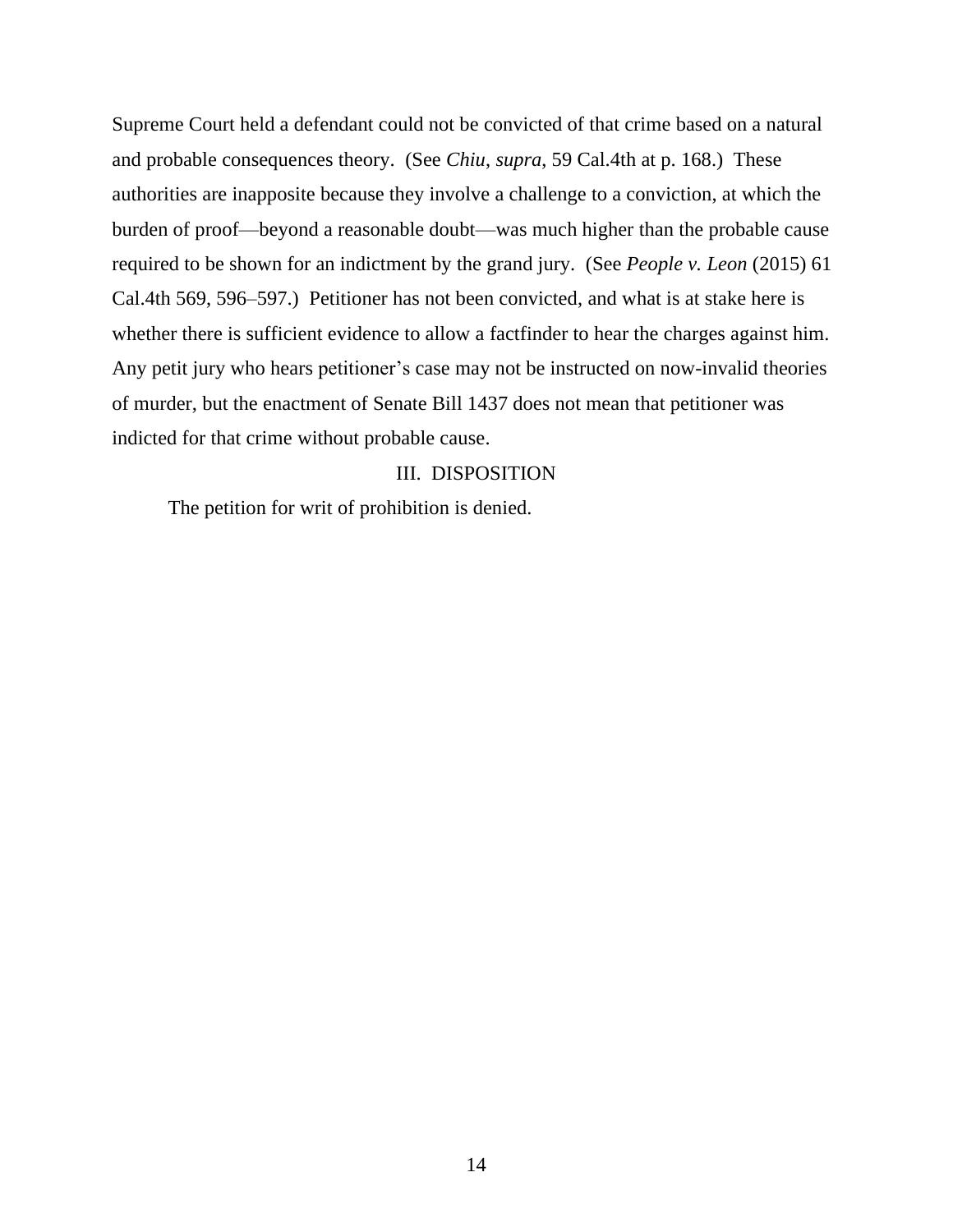NEEDHAM, J.

We concur.

JONES, P.J.

SIMONS, J.

*Ortega v. Superior Court /* A156464